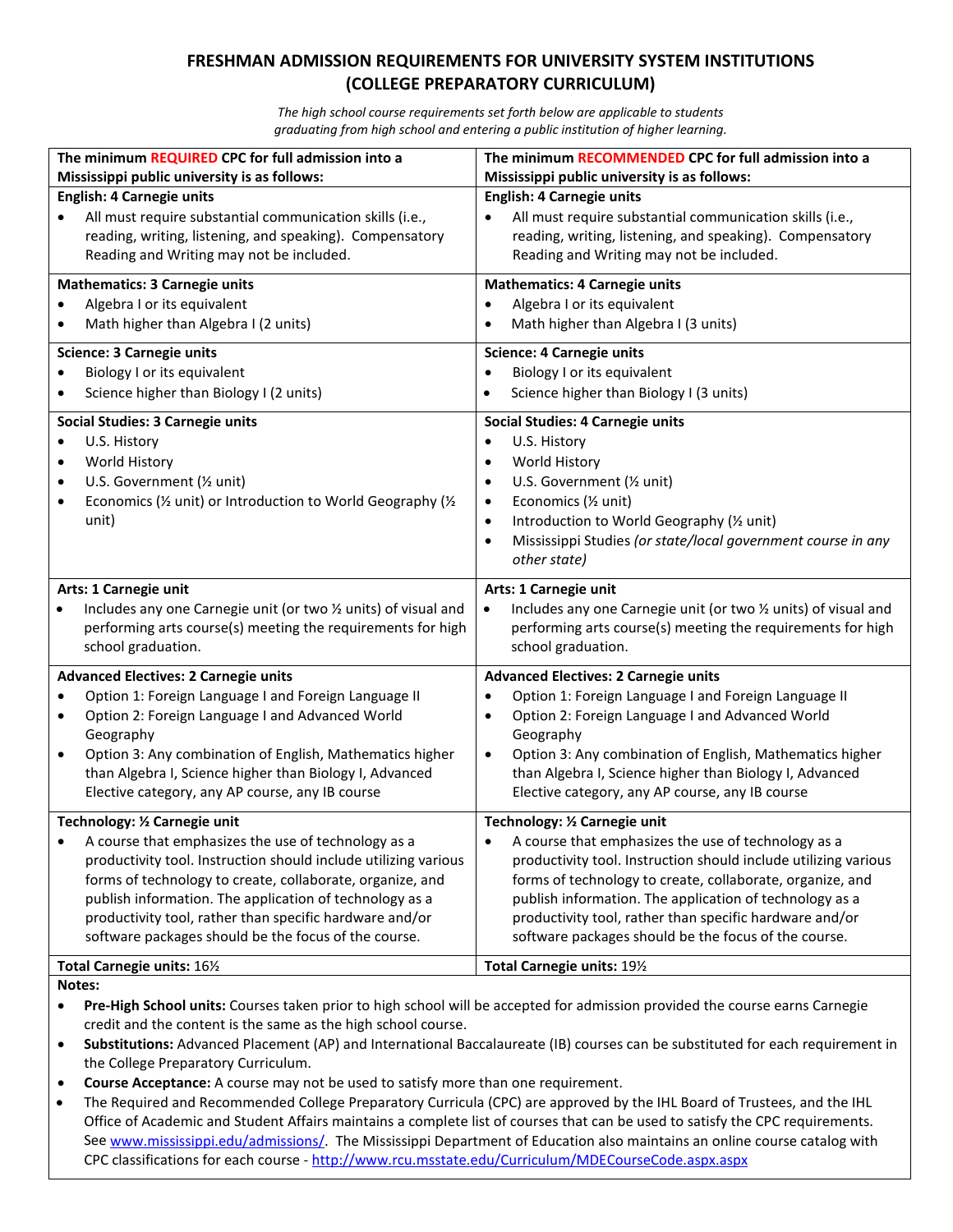## **IHL Board Policy §602.B. FULL ADMISSION**

Full admission to any of the eight public universities will be granted to the following:

- 1. Complete the College Prep Curriculum (CPC) with a minimum 3.2 high school grade point average (GPA) on the CPC; **OR**
- 2. Complete the CPC with a minimum 2.5 high school GPA or a class rank in the top 50 percent and a score of 16 or higher on the ACT\* (Composite); **OR**
- 3. Complete the CPC with a minimum 2.0 high school GPA on the CPC and a score of 18 or higher on the ACT\* (Composite); **OR**
- 4. NCAA Division I standards for student-athletes who are "full-qualifiers" or "academic redshirts" are accepted as equivalent to the admission standards established by the Board.

*\*In lieu of the ACT scores, students may submit equivalent SAT scores. Students scoring below 16 on the ACT (Composite) or the equivalent SAT are encouraged to participate in the Year-Long Academic Support Program during their freshman year.*

## **IHL Board Policy §608. INTERMEDIATE COURSES**

- A. All entering students admitted under Board Policy 602 enrolled at an IHL university with an ACT Mathematics subtest score of 16 or less will be required to take Intermediate Mathematics during their first semester of enrollment. At the discretion of the admitting IHL institution, students whose Mathematics subtest score is 17, 18, or 19 may be required to take Intermediate Mathematics. Students with a minimum ACT Mathematics subtest score of 15 who have completed the Mississippi Department of Education approved mathematics transitional course with a grade of "80" or higher will not be required to take Intermediate Mathematics and should be enrolled in a college-level mathematics course during their first semester of enrollment.
- B. All entering students admitted under Board Policy 602 enrolled at an IHL university with an ACT English subtest score of 16 or less will be required to take Intermediate English during their first semester of enrollment. At the discretion of the admitting IHL institution, students whose English subtest score is 17, 18, or 19 may be required to take Intermediate English. Students with a minimum ACT English subtest score of 15 who have completed the Mississippi Department of Education approved literacy transitional course with a grade of "80" or higher will not be required to take Intermediate English and should be enrolled in a college-level English course during their first semester of enrollment.
- C. All entering students admitted under Board Policy 602 enrolled at an IHL university with an ACT Reading subtest score of 16 or less will be required to take Intermediate Reading during their first semester of enrollment. At the discretion of the admitting IHL institution, students whose Reading subtest score is 17, 18, or 19 may be required to take Intermediate Reading. Students taking Intermediate Reading should not be permitted to take reading-intensive courses, such as History. Students with a minimum ACT Reading subtest score of 15 who have completed the Mississippi Department of Education approved literacy transitional course course with a grade of "80" or higher will not be required to take Intermediate Reading.
- D. Students taking two or more intermediate courses must enroll in the year-long Academic Support Program or some other IHL-recognized intervention strategy to promote success in the courses in which they are not fully prepared, according to ACT subtest scores and will not be permitted to take more than 17 hours.
- E. Intermediate courses may be delivered through a co-requisite model coupled with a credit bearing gateway course.
- F. Regarding course placement using an ACT subtest score, exemptions to this policy based on prior high school course performance, postsecondary course performance, or other academic experiences must be approved by the institution's Chief Academic Officer or designee.